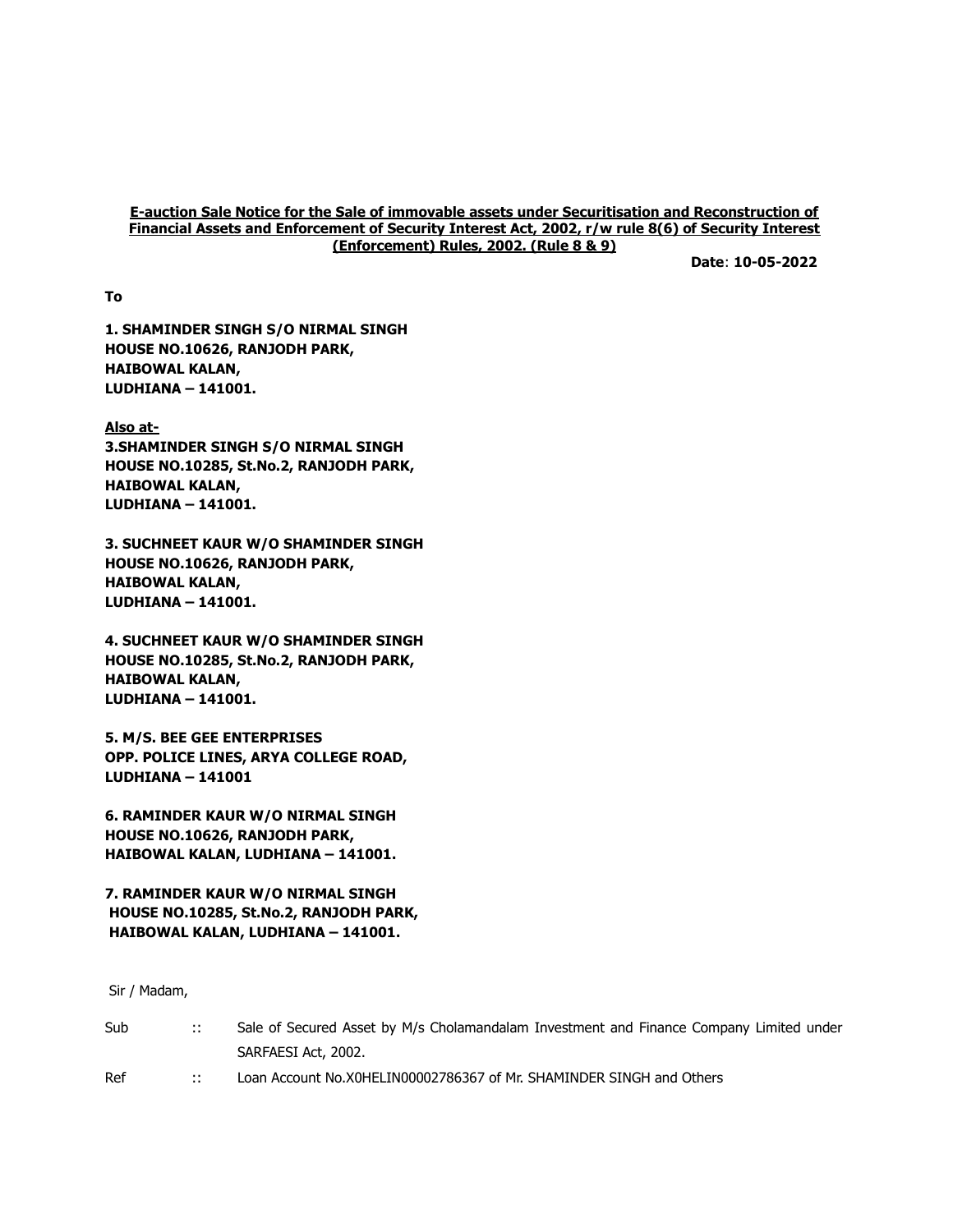Notice is hereby given to the public in general and in particular to the Borrowers, Co borrowers and Guarantors that the below described immovable property mortgaged to the Secured Creditor, the Symbolic possession of which has been taken by the Authorised Officer of Cholamandalam Investment and Finance Company Limited, the same shall be referred herein after as Cholamandalam Investment and Finance Company Limited. The Secured Assets will be sold on "AS IS WHERE IS" "AS IS WHAT IS, and "WHATEVER THERE IS" basis through E-Auction.

It is hereby informed to General public that we are going to conduct public E-Auction through website https://chola-lap.auctiontiger.net

The secured asset will be sold to one of the intending purchasers who offer the highest bid/purchase price, which shall not be less than the Reserve Price.

| <b>RESERVE PRICE</b>                  | Rs.90,00,000/-                                      |
|---------------------------------------|-----------------------------------------------------|
| <b>EMD</b>                            | Rs.9,00,000/-                                       |
| <b>E-AUCTION DATE AND TIME</b>        | 17-06-2022, 11.00 AM to 1.30 PM                     |
| <b>LAST DATE OF SUBMISSION OF EMD</b> | 09-06-2022                                          |
| <b>BID INCREMENT AMOUNT (IN RS.)</b>  | Rs.25,000/-                                         |
| DATE OF INSPECTION OF PROPERTY        | 07-06-2022 and 08-06-2022 (10.00 A.M to 5:00. P.M.) |

## DESCRIPTION OF THE IMMOVABLE PROPERTY [Secured Asset]

1.PLOT NO.245 MEASURING 100 SQ.YDS, COMPRISED IN KHASRA NO.35/19, 25//18, SITUATED IN THE VILLAGE "HAIBOWAL KALAN", TEHSIL & DISTRICT LUDHIANA IN THE NAME OF SMT RAMINDER KAUR W/O SH NIRMAL SINGH REGISTERED VIDE SALE DEED NO 9200 DATED 17.09.1981.

2.HOUSE MEASURING 267 SQ.YDS., COMPRISED IN KHASRA NO. 35//18, KHATA NO. 2421/2632, as per the JAMABANDI for the YEARS2006-2007, SITUATED IN THE VILLAGE "HAIBOWAL KALAN" LOCALITY KNOWN AS "RANJODH PARK", TEHSIL & DISTRICT LUDHIANA IN THE NAME OF SH SHAMINDER SINGH S/O SH NIRMAL SINGH REGISTERED VIDE SALE DEED NO. 12941 DATED 16.02.2017.

We hereby give you notice that the aforesaid secured asset shall be sold by the undersigned if you fail to pay within 30 days from the date of service/publication of this notice, the entire outstanding loan amount aggregating to Rs.1,21,21,946.12 /- [Rupees One Crore Twenty One Lakhs Twenty One Thousand Nine Hundred Forty Six and paisa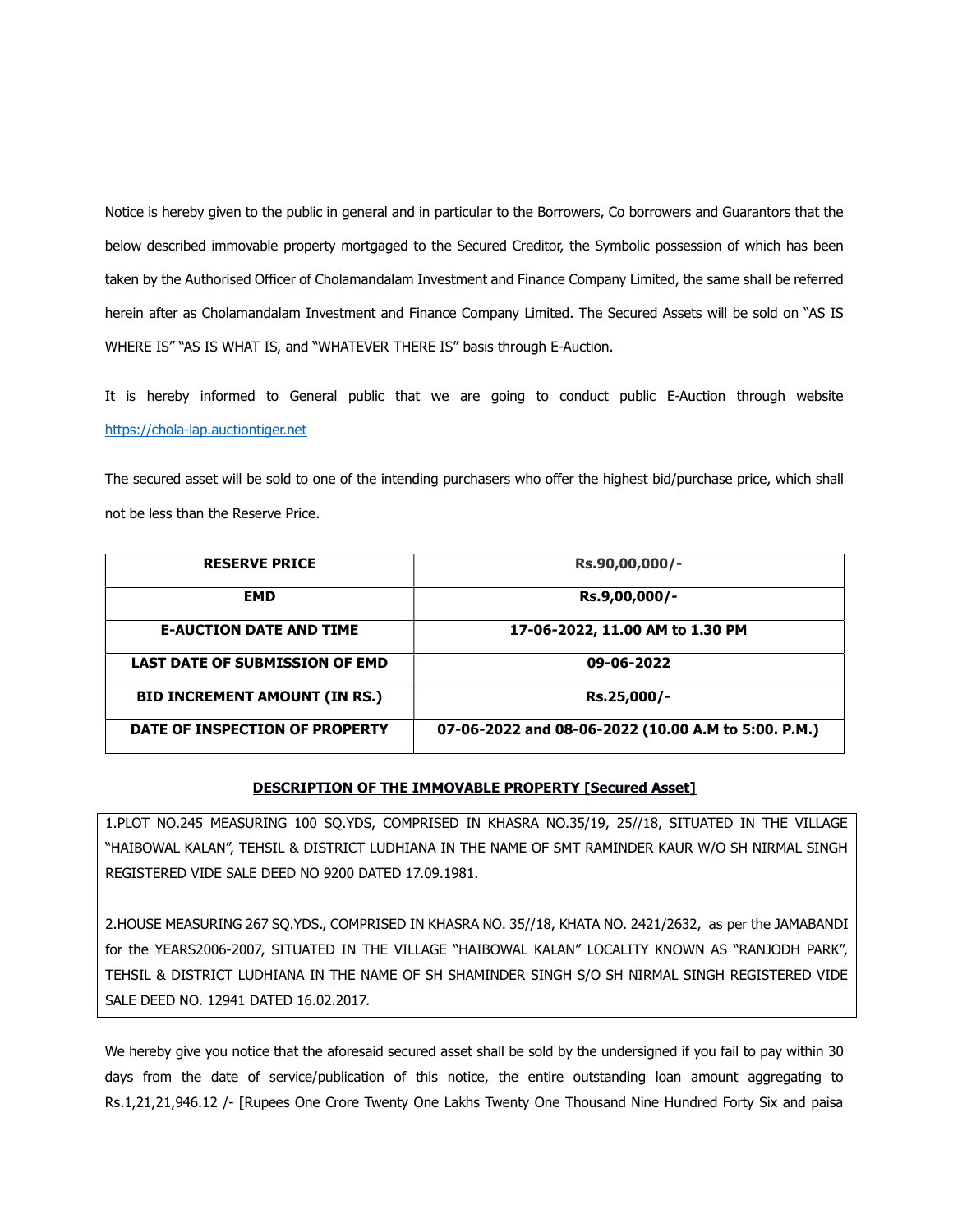Twelve Only] as on 04-05-2022 together with further interest, penal interest, costs and charges thereon till the date of payment, as per agreed the terms and conditions mentioned in the Loan Agreement and other documents pertaining to the Loan availed by you. After expiry of 30 days, no further notice whatsoever will be given to you and the Secured Asset will be sold accordingly.

You may note that in case the Sale proceeds of such sale of the secured asset are not sufficient to cover the entire outstanding dues of the secured creditor, then you all are jointly and severally liable to pay the amount of such shortfall to the Secured Creditor.

# Terms & Conditions of E- Auction Sale: -

- 1. The auction sale will be 'Online E-Auction' Bidding through website https://sarfaesi.auctiontiger.net. on the dates as mentioned in the table above with further Extension of 5 Minutes.
- 2. The interested bidders are required to register themselves with the portal and obtain login ID and Password well in advance, which is mandatory for e-bidding, from auction service provider M/s.E-Procurement Technologies Ltd. (Auction Tiger) Ahmadabad (Contact Person: Mr. Ram Sharma Cell No. 8000023297, Email : ramprasad@auctiontiger.net, Email. support@auctiontiger.net Please note that, Prospective bidders may avail online training on e-auction from their registered mobile number only.
- 3. The intending purchaser/bidder is required to submit amount of the Earnest Money Deposit (EMD) by way of Demand Draft/PAY ORDER drawn on any nationalized or scheduled Commercial Bank in favor of "Cholamandalam Investment and Finance Company Limited" payable at Chennai and register their name at https://chola-lap.auctiontiger.net and get user ID and password free of cost and get training on e-Auction from the service provider. After their Registration on the web-site, the intending purchaser/bidder is required to get the copies of the following documents submit {1. Copy of the DD copy/ Pay order; 2.Copy of PAN card and 3.Copy of proof of address (Passport, Driving License, Voter's I-Card or Aadhar Card, Ration Card, Electricity Bill, Telephone Bill, Registered Leave License Agreement)} by the last date of submission of the EMD(s) as mentioned in the sale notice and also submit hardcopy thereof at the Branch mentioned hereinabove.
- 4. Bid must be accompanied with EMD (Equivalent to 10% of the Reserve Price) by way of Demand Draft/ Pay order in favour of "Cholamandalam Investment and Finance Company Limited" payable AT Chennai.
- 5. Bids that are not filled up or Bids received beyond last date will be considered as invalid Bid and shall be summarily rejected. No interest shall be paid on the EMD. Once the bid is submitted by the Bidder, same cannot be withdrawn. However, EMD deposited by the unsuccessful bidder shall be refunded without interest.
- 6. The bid price to be submitted shall be above the Reserve Price along with increment value of Rs.25,000/- and the bidder shall further improve their offer in multiple of Rs.25,000/-. The property shall not be sold below the Reserve Price set by the Authorized Officer.
- 7. The successful bidder is required to deposit 25% of the sale price (inclusive of EMD) immediately but not later than next working day by Demand Draft drawn in favour of "Cholamandalam Investment and Finance Company Limited" payable AT Chennai and the balance amount of sale price shall be paid by the successful bidder within 15 days from the date of confirmation of sale by the Company. The EMD as well as Sale Price paid by the interested bidders shall carry no interest. The deposit of EMD or 10% of sale price, whatever may be the case shall be forfeited by the Company, if the successful bidder fails to adhere to terms of sale or commits any default.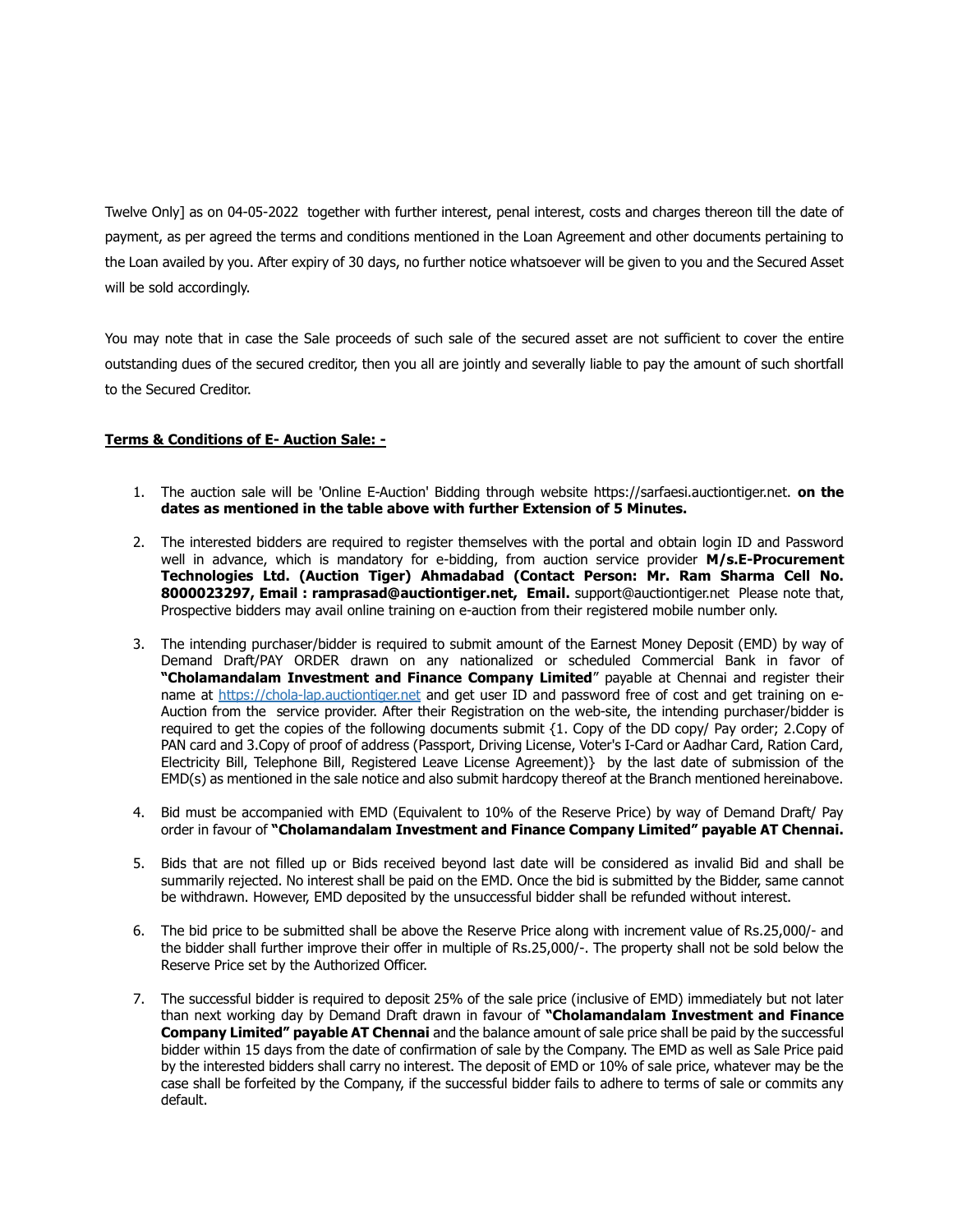- 8. On compliance of terms of Sale, Authorised officer shall issue "Sale Certificate" in favour of highest bidder. All the expenses related to stamp duty, registration charges, conveyance, TDS etc. to be borne by the purchaser.
- 9. Company does not take any responsibility to procure permission / NOC from any authority or under any other law in force in respect of property offered or any other dues i.e., outstanding water/electricity dues, property tax or other charges, if any.
- 10. The successful bidder shall bear all expenses including pending dues of any Development Authority, if any/ taxes/ utility bills etc. to the Municipal Corporation or any other authority/ agency and fees payable for stamp duty /registration fees etc. for registration of the Sale Certificate.
- 11. The Authorised Officer reserves the absolute right and discretion to accept or reject any or all the offers/bids or adjourn/cancel the sale without assigning any reason or modify any terms of sale without any prior notice. The immovable property shall be sold to the highest bidder. However, the Authorised Officer reserves the absolute discretion to allow inter-se bidding, if deemed necessary.
- 12. To the best of its knowledge and information, the Company is not aware of any encumbrances on the property to be sold except of the Company. However, interested bidders should make their own assessment of the property to their satisfaction. The Company does not in any way guarantee or makes any representation with regard to the fitness/title of the aforesaid property. For any other information, the Authorised Officer shall not be held responsible for any charge, lien, encumbrances, property tax or any other dues to the Government or anybody in respect of the aforesaid property.
- 13. Further interest will be charged as applicable, as per the loan documents on the amount outstanding in the notice and incidental expenses, costs, etc. is due and payable till its actual realization.
- 14. The notice is hereby given to the Borrower(s) / Mortgagor(s) to remain present personally at the time of sale and they can bring the intending buyer/purchasers for purchasing the immoveable property as described hereinabove, as per the particulars of the Terms and conditions of sale.
- 15. Online E-auction participation is mandatory in the auction process by making application in prescribed format which is available along-with the offer/tender document on the website. Bidders are advised to go through the website https://chola-lap.auctiontiger.net for detailed terms and conditions of auction sale before submitting their bids and taking part in e-auction sale proceedings. Online bidding will take place at web-site of organization as mentioned hereinabove, and shall be subject to the terms and conditions contained in the tender document. The Tender Document and detailed Terms and Conditions for the Auction may be downloaded from the website https://chola-lap.auctiontiger.net or the same may also be collected from the concerned Branch office of Cholamandalam Investment and Finance Company Limited. A copy of the Bid form along with the enclosure submitted online shall be handed over to Mr.NAWAB SINGH, Mob. No. 99880-18181; at Cholamandalam Investment and Finance Company Limited, ADDRESS: S.C.O, 16, First Floor, I block Market, Sarabha Nagar, Ludhiana -141001, 09-06-2022 on or before date and time mentioned above. (Please refer to the details mentioned in table above).
- 16. The property shall be sold on "As is Where is Basis", "As is What is Basis" and "As is Whatever there is Basis" condition and the intending bidder should make discreet enquiries as regards encumbrance, charge and statutory outstanding on the property of any authority besides the Company's charges and should satisfy themselves about the title, extent, quality and quantity of the property before submitting their bid. No claim of whatsoever nature regarding the property put for sale, charges and encumbrances over the property or any other matter etc. will be entertained after submission of the online bid and at any stage thereafter. The Company shall not be responsible for anything whatsoever including damages or eviction proceeding, etc. The intending bidder shall indemnify the tenants as well as the Company in this regard. The purchaser shall take necessary